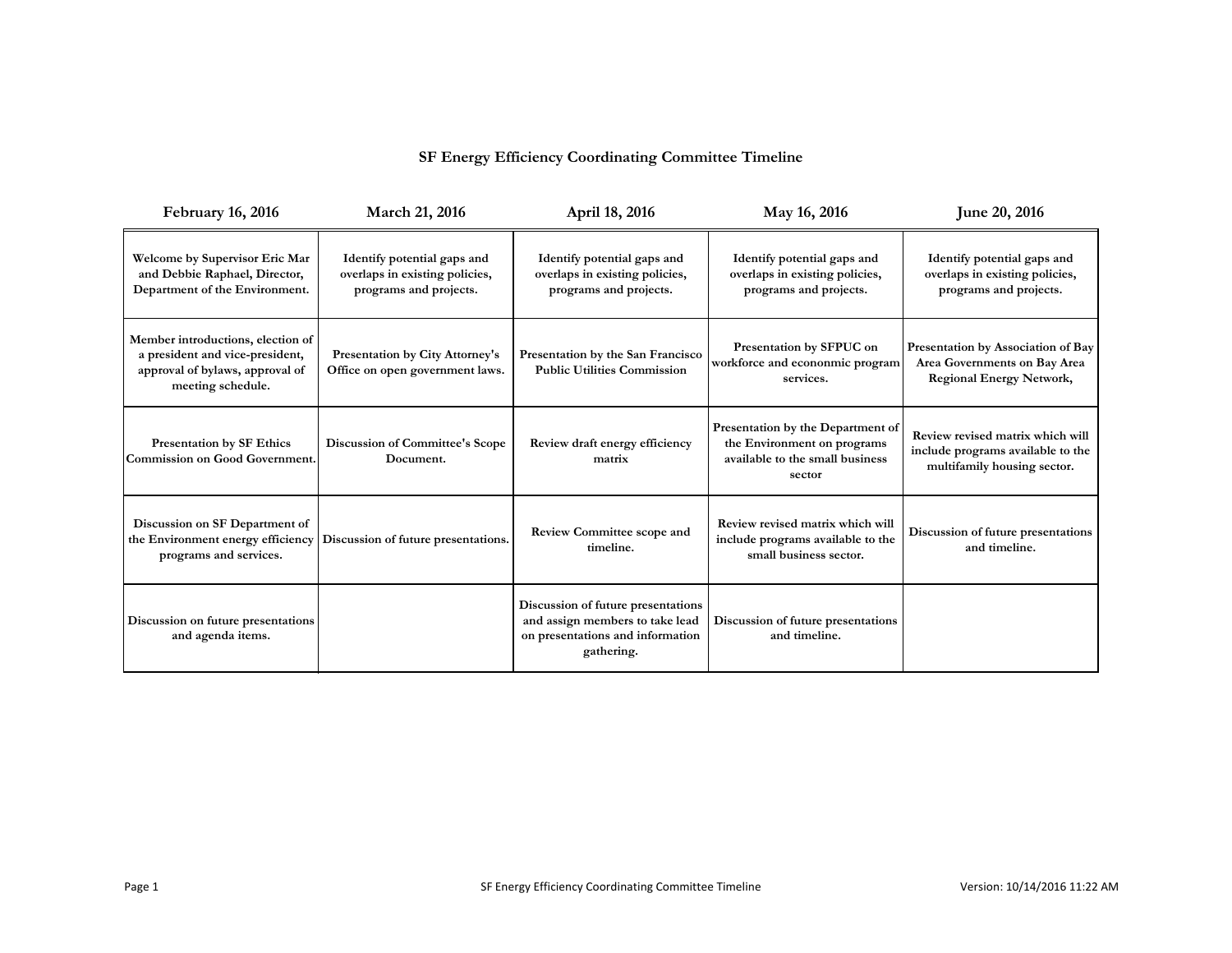## **SF Energy Efficiency Coordinating Committee Timeline**

| <b>July 18, 2016</b>                                                                                                                                                            | <b>August 15, 2016</b>   | September 19, 2016                                                                                                                                                              | October 17, 2016                                                                                                           | <b>November 21, 2016</b> |
|---------------------------------------------------------------------------------------------------------------------------------------------------------------------------------|--------------------------|---------------------------------------------------------------------------------------------------------------------------------------------------------------------------------|----------------------------------------------------------------------------------------------------------------------------|--------------------------|
| Discuss recommendations and<br>policy standards on how SF should<br>equitably spend energy efficiency<br>monies and align programs with<br>other utility and regional programs. | <b>Meeting Cancelled</b> | Discuss recommendations and<br>policy standards on how SF should<br>equitably spend energy efficiency<br>monies and align programs with<br>other utility and regional programs. | Discuss outline of report to the<br><b>Board of Supervisors</b>                                                            | Review outline of report |
| Presentation by SF Department of<br>the Environment on energy data<br>access.                                                                                                   |                          | Presentation by CleanPowerSF and<br>MarinCleanEnergy.                                                                                                                           | Discuss draft findings and<br>recommendations to the Board of<br>Supervisors, the Mayor, City<br>officers and departments. |                          |
| Presentation by Pacific Gas and<br>Electric Company.                                                                                                                            |                          | Review revised matrix of San<br>Francisco energy efficiency<br>programs.                                                                                                        | Review revised matrix of San<br>Francisco energy efficiency<br>programs.                                                   |                          |
| Review revised matrix of San<br>Francisco energy efficiency<br>programs.                                                                                                        |                          | Discussion of future presentations<br>and timeline.                                                                                                                             | Discussion of future presentations<br>and timeline.                                                                        |                          |
| Discussion of future presentations<br>and timeline.                                                                                                                             |                          |                                                                                                                                                                                 |                                                                                                                            |                          |